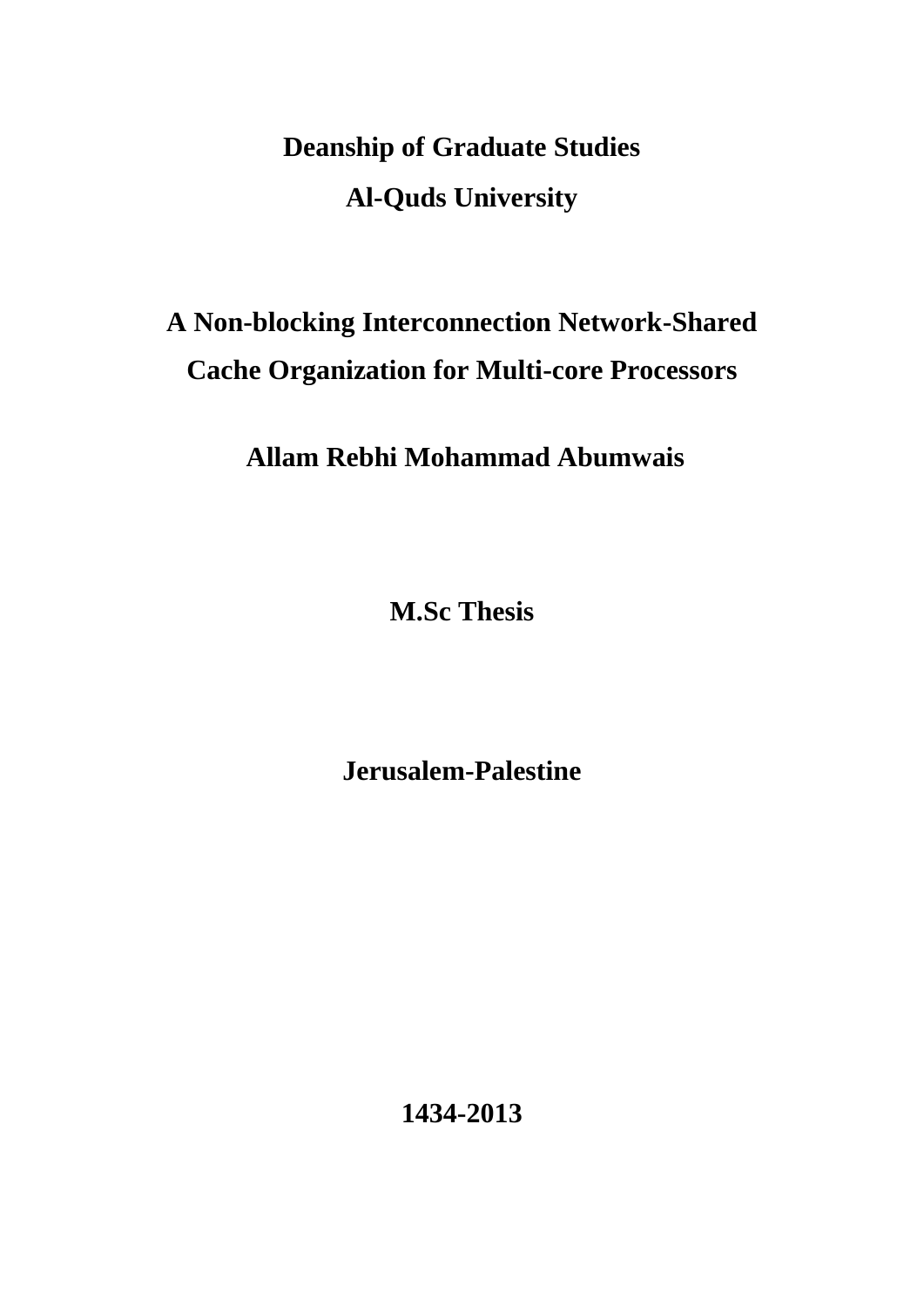## **A Non-blocking Interconnection Network-Shared Cache Organization for Multi-core Processors**

## **Prepared By:**

## **Allam Rebhi Mohammad AbuMwais**

### **B.Sc.: Computer Engineering, 2013, Palestine**

### **Alquds University, Palestine**

### **Supervisor: Dr. Abdualkareem Ayyad**

**A thesis submitted in partial fulfilment of the requirements for the degree of Master of Electronic and Computer Engineering/Department of Electronic and Computer Engineering/ Faculty of Engineering/ Graduate Studies**

**Jerusalem-Palestine**

#### **1434-2013**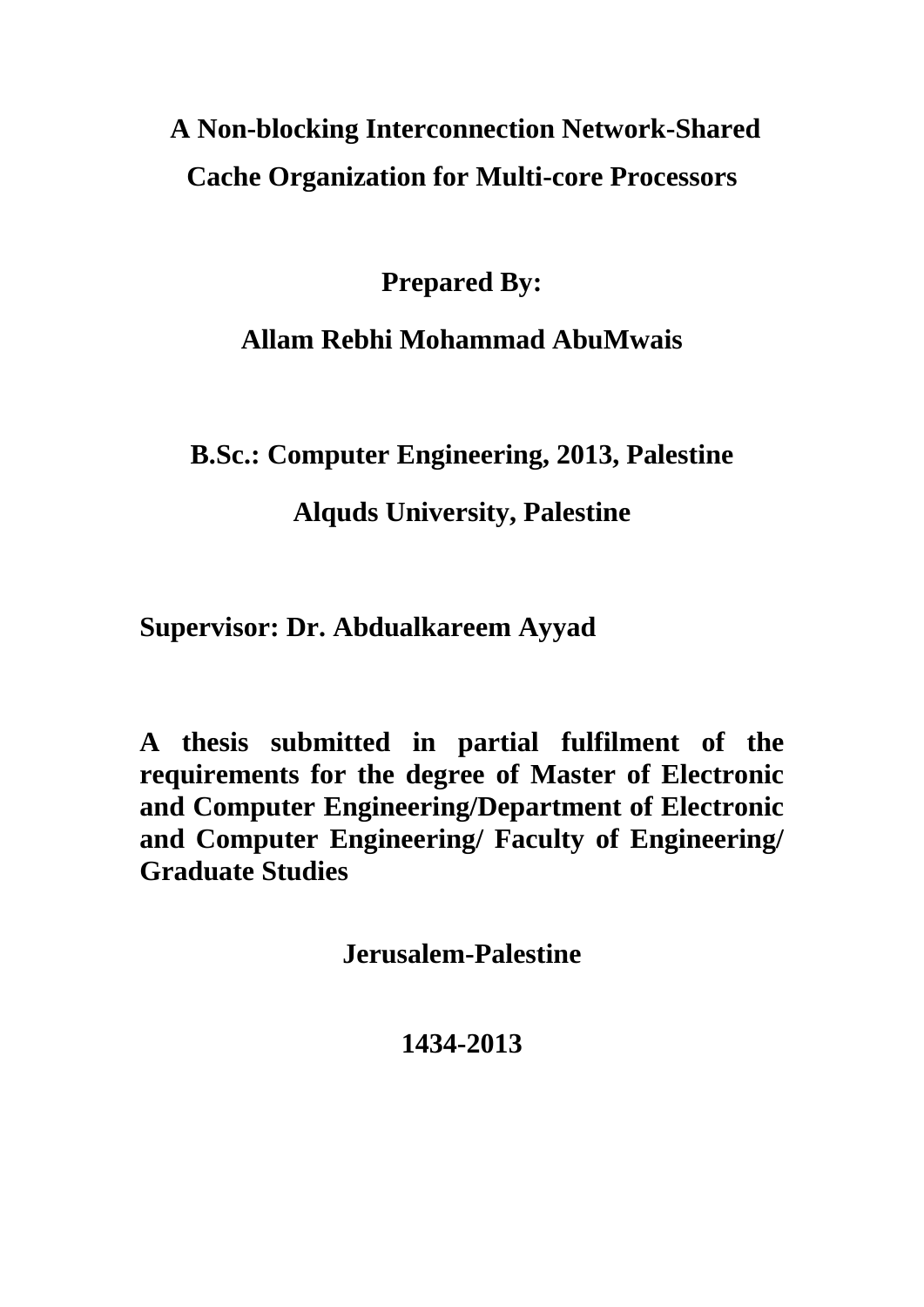Al-Quds University

## Deanship of Graduate Studies

Master of Electronics and Computer Engineering

Thesis Approval

## A Non-blocking Interconnection Network-Shared Cache Organization for Multi-core Processors

Prepared By: Allam Rebhi Mohammad AbuMwais Registration No: 21011963

Supervisor: Dr. Abdulkareem Ayyad

Master thesis submitted and accepted, Date: 00/00/2013

The name and signatures of examining committee members are as follows:

|                            | 1- Head of committee   Dr. Abdulkareem Ayyad   Signature: |            |
|----------------------------|-----------------------------------------------------------|------------|
| 2- Internal Examiner   Dr. |                                                           | Signature: |
| 3- External Examiner   Dr. |                                                           | Signature: |

Jerusalem-Palestine

1434-2013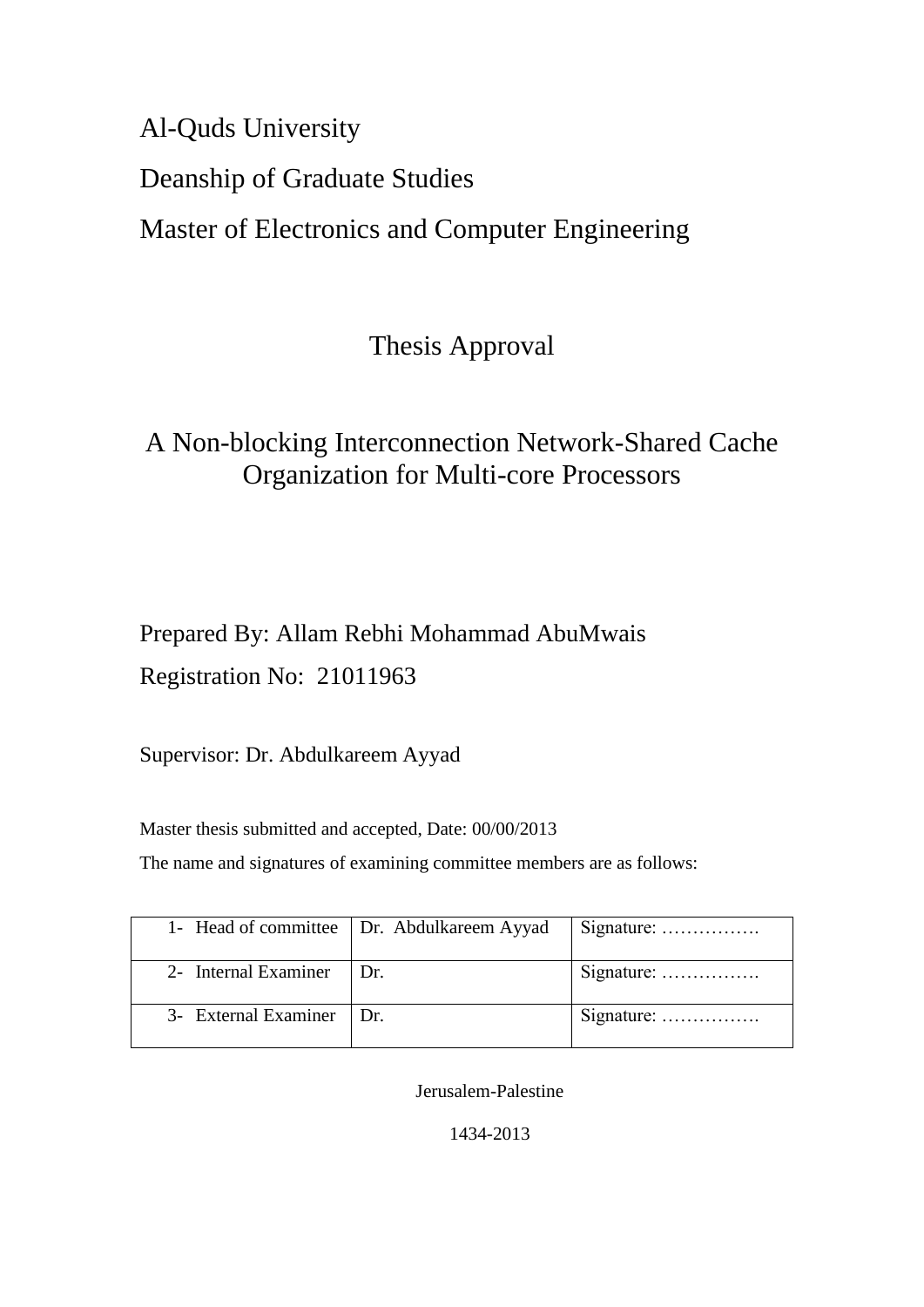## **Declaration:**

I certify that this thesis submitted for the degree of Master, is the result of my own research, except where otherwise acknowledged, and that this study (or any part of the same) has not been submitted for a higher degree to any other university or institution.

Signed: ……………

Allam Rebhi Mohammad Abu Mwais

Date: 28/9/2013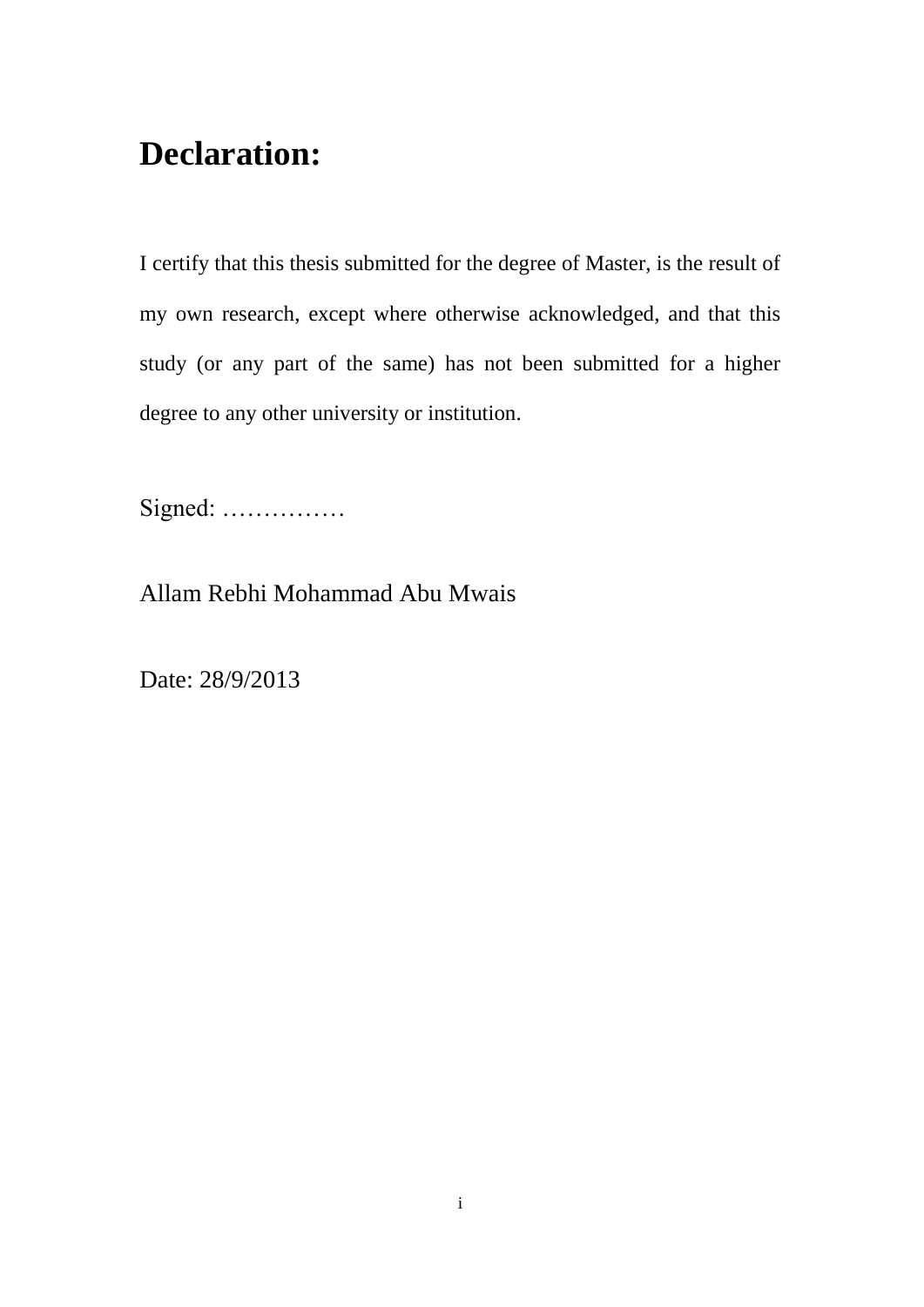## **Acknowledgments**

<span id="page-4-0"></span>I thank God for everything.

I would like to express my deepest appreciation to my family especially my parents, for the endless care they have provided me, advices, support and patience. Special thanks goes out to my supervisor, Dr. Abdulkareem Ayyad, whose give me more knowledge and skills in the computer architecture field. Also, his guidance helped me throughout this research and the writing of this thesis.

My deep gratitude goes to all my friends, especially at Al-Quds University.

I would like to thank all those who helped me during the period of my study and give me motivation and encouragement.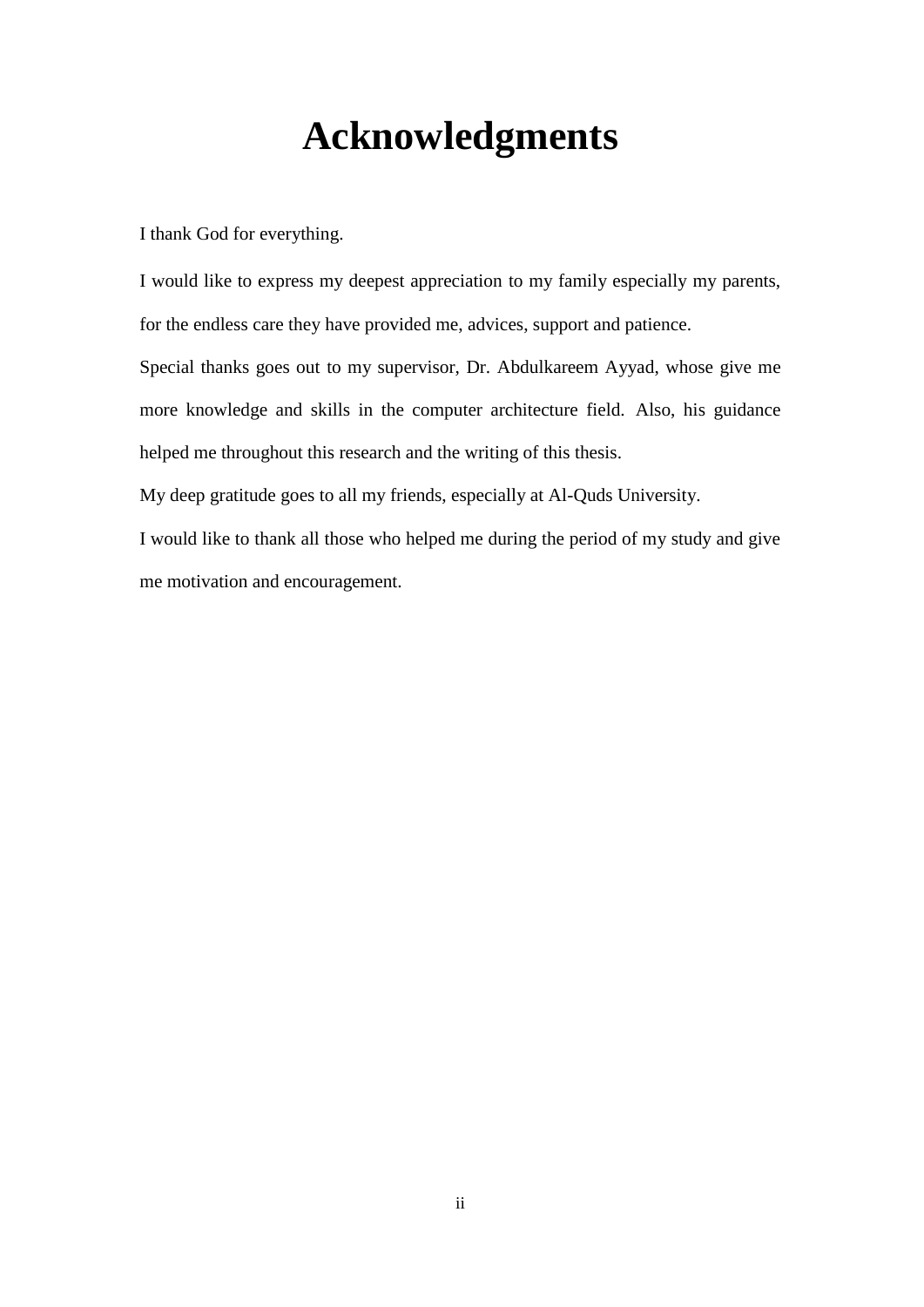#### **Abstract**

In modern on-chip multi-core processors and multiprocessor systems, the communication between the processor cores and the shared memory modules of the system, (here in after, the terms 'shared memory' and 'shared cache' can be used interchangeably), suffers from a bottleneck problem. In the best interconnection network, the crossbar switch, when two or more cores make a request to access the same shared cache module, only one request will be accepted and the other requests have to be honoured in a sequence decided by the arbiter of that module. This increases the latency of the shared variable access. This considerably slows the performance of the cores in executing the program threads and hence, the whole execution process.

In our proposed model for multi-core processor architecture, we have redesigned the shared cache modules and the interconnection network organization. This resulted in a Multi-port Content Addressable Memory (MPCAM) and the bottleneck has been totally eliminated. All the cores of the system can write to and read from this memory simultaneously. The shared variable communication process through this memory, by itself guarantees the snooping cache coherence process automatically. It worth noting that the cache coherence process increases the communication overhead in the current systems. In this organization, there is no queuing, no arbitration, and hence no additional latency. A latency of less than or equal five nanoseconds per shared variable access has been achieved. The simulation results of the MPCAM as part of a multi-core architecture have shown high bandwidth, and negligible cache miss ratio, negligible cache coherence and synchronization overhead as compared to the eight core AMD architecture. At the end of this work, the authors have proposed a linear scalable scheme which expands the system to include large number of cores with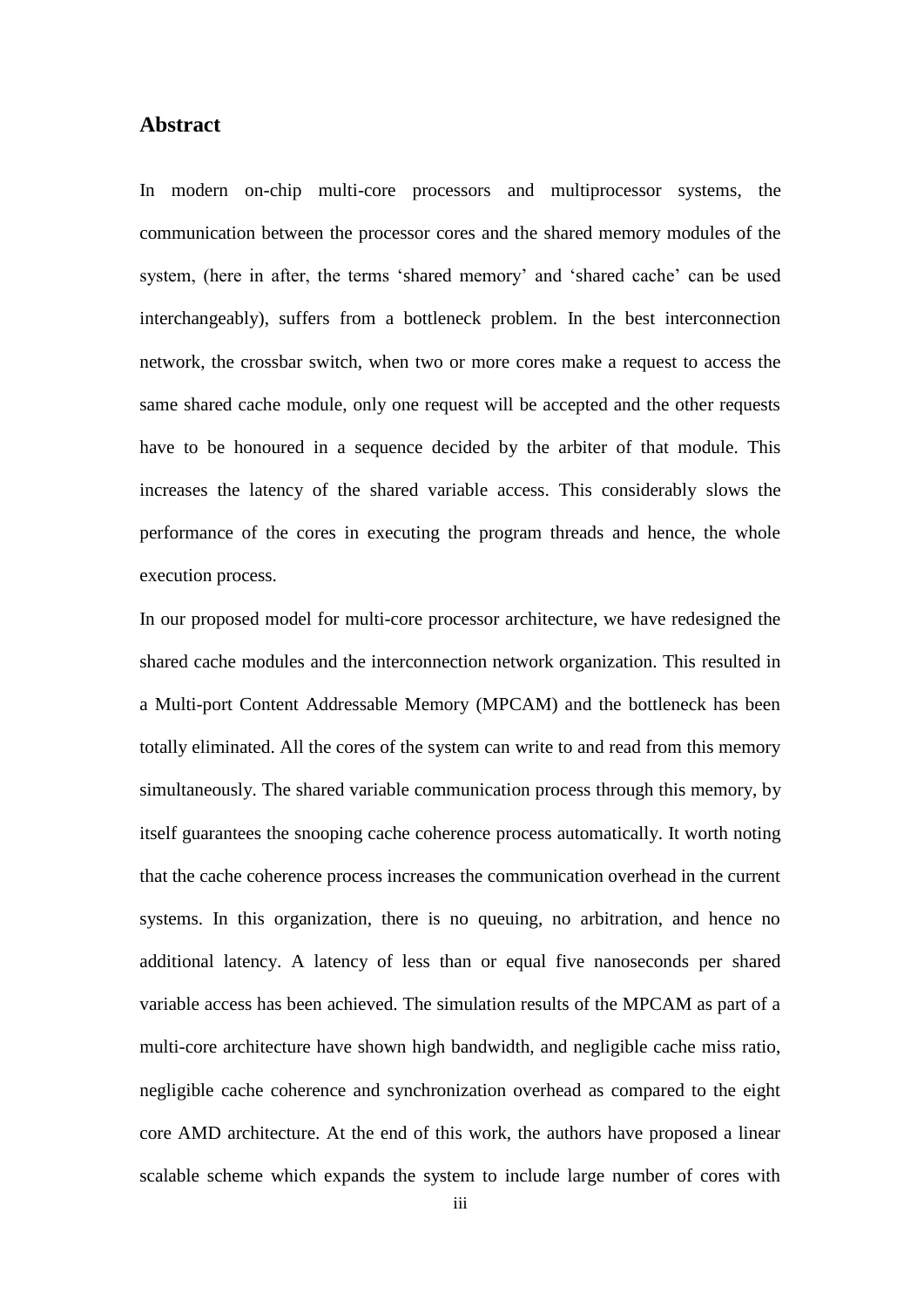linear growing cost and minimum fixed latency of 1.5t, where t is the MPCAM access time.

**Keywords:** Multi-core, Multi-threading, Micro-threading, Content Addressable Memory (CAM), Cache Coherence, shared Variables, Interconnection Network, Bottleneck, Contention, Arbitration.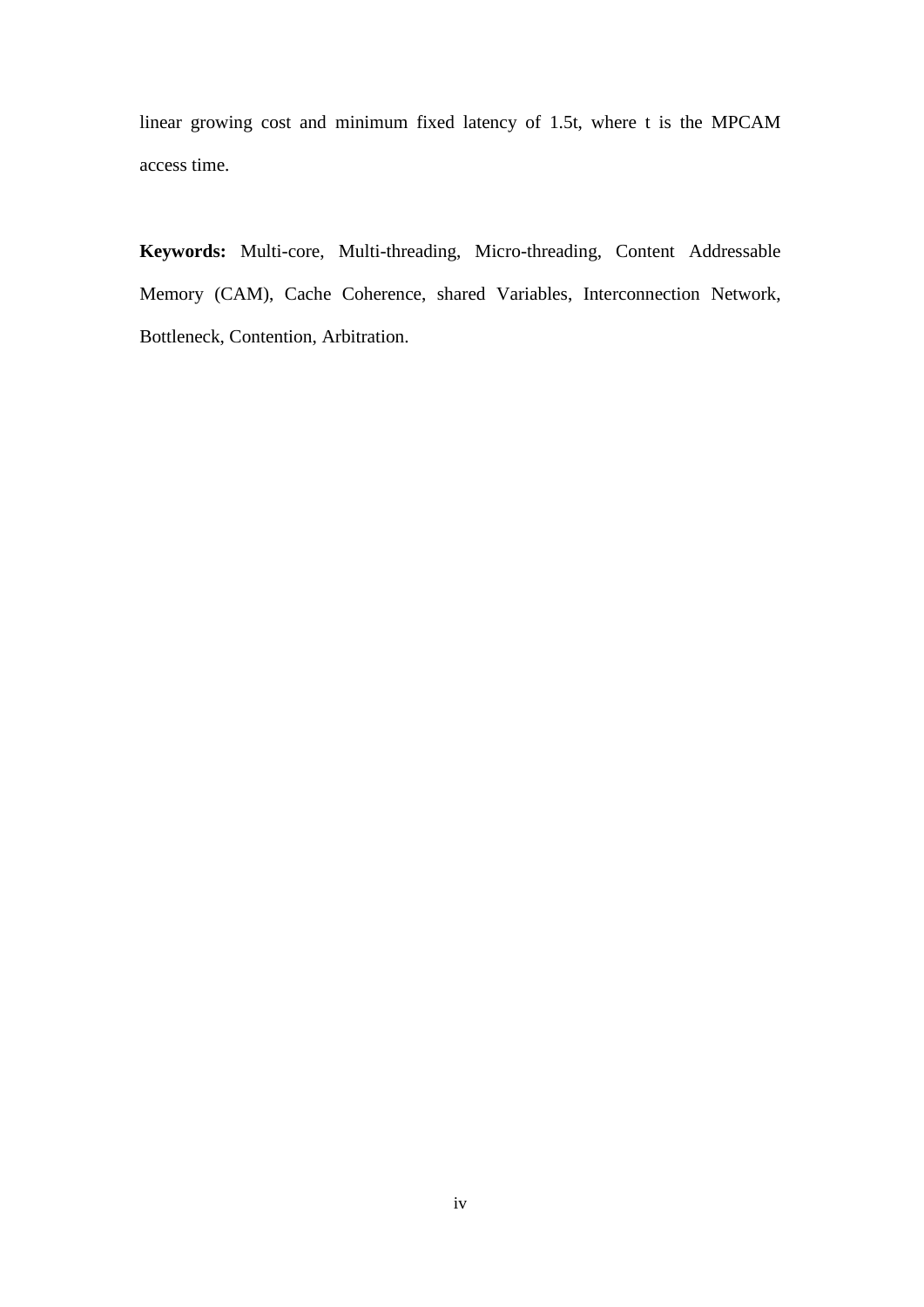## **Table of Contents**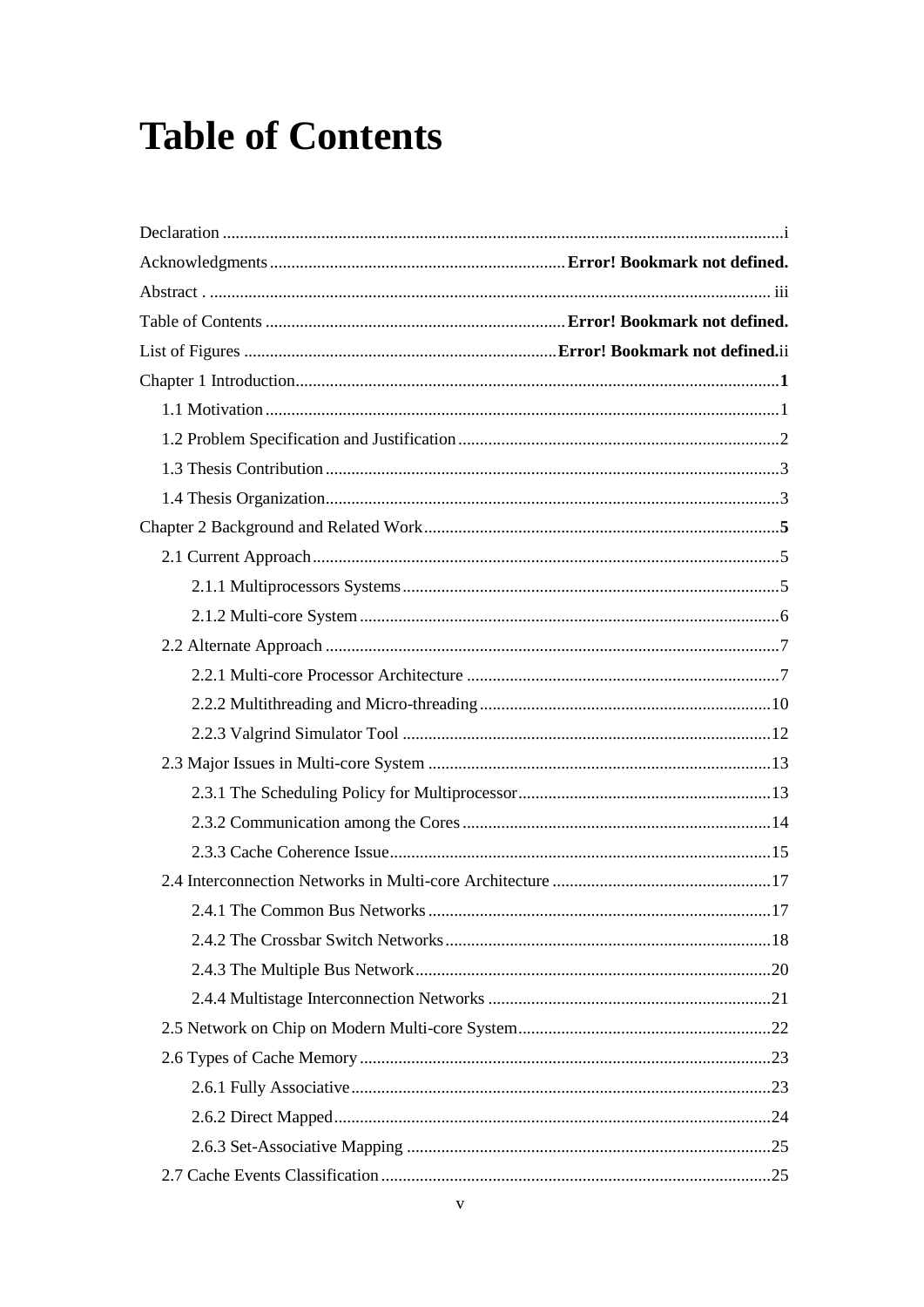| Chapter 3 The Design of New Crossbar Embedded DPCAM and Simulation Results28 |  |
|------------------------------------------------------------------------------|--|
|                                                                              |  |
|                                                                              |  |
|                                                                              |  |
|                                                                              |  |
|                                                                              |  |
| 3.3 The Crossbar Embedded DPCAM Architecture (The MPCAM)34                   |  |
|                                                                              |  |
| 3.3.2 The Mathematical Model of Crossbar Embedded DPCAM Network36            |  |
| 3.3.3 Comparing Results Between Crossbar Embedded DPCAM and Normal Crossbar  |  |
|                                                                              |  |
|                                                                              |  |
|                                                                              |  |
|                                                                              |  |
|                                                                              |  |
|                                                                              |  |
|                                                                              |  |
|                                                                              |  |
|                                                                              |  |
|                                                                              |  |
|                                                                              |  |
|                                                                              |  |
|                                                                              |  |
|                                                                              |  |
|                                                                              |  |
|                                                                              |  |
|                                                                              |  |
|                                                                              |  |
|                                                                              |  |
|                                                                              |  |
|                                                                              |  |
|                                                                              |  |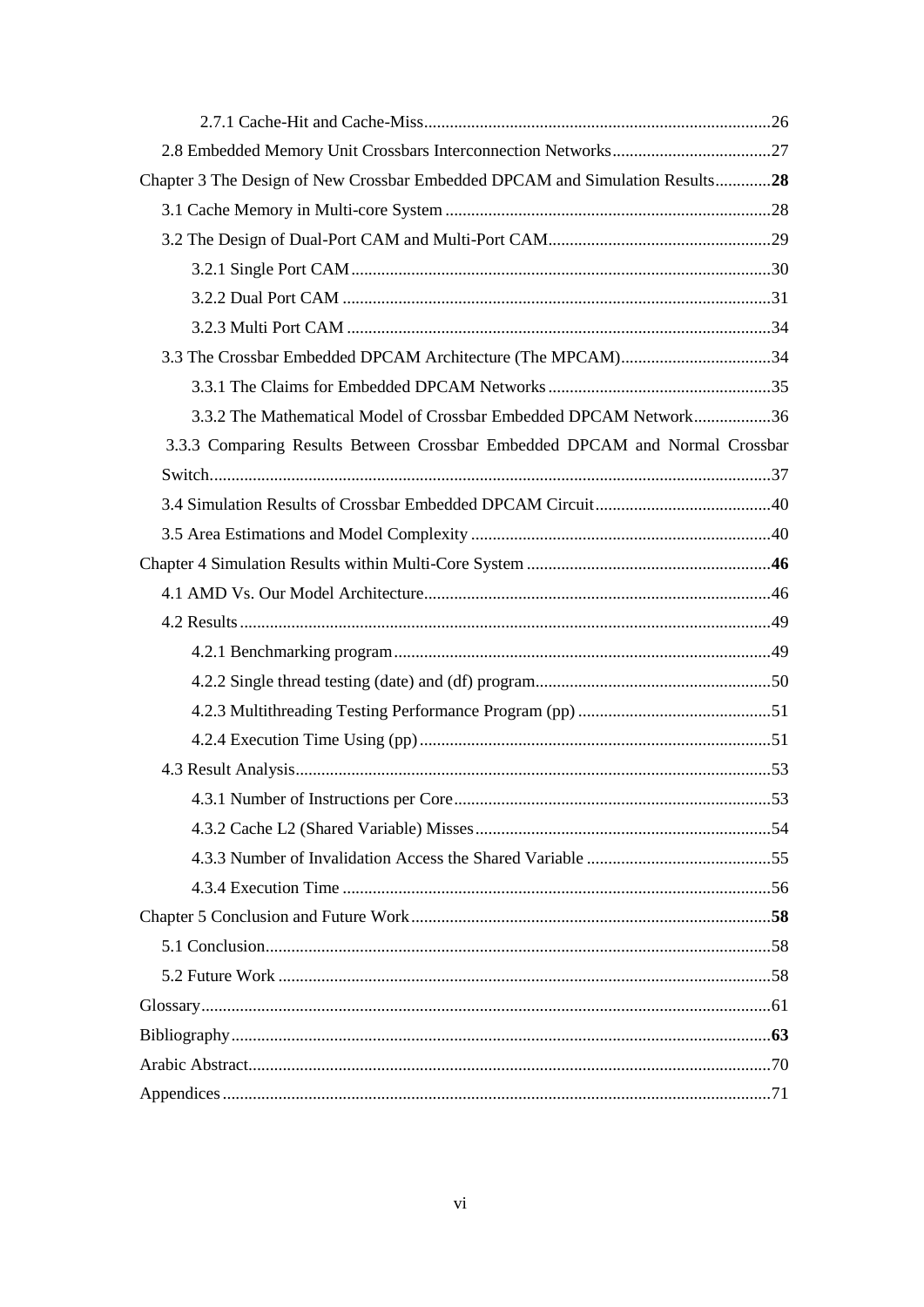# **List of Figures**

| Figure 2.7: Crossbar Switch with Arbitrator Interconnection Networks 19    |  |
|----------------------------------------------------------------------------|--|
|                                                                            |  |
| Figure 2.9: Multistage Interconnections (MIN) with 2 x2 Switch Elements 22 |  |
|                                                                            |  |
|                                                                            |  |
|                                                                            |  |
|                                                                            |  |
|                                                                            |  |
|                                                                            |  |
|                                                                            |  |
|                                                                            |  |
|                                                                            |  |
|                                                                            |  |
|                                                                            |  |
|                                                                            |  |
|                                                                            |  |
|                                                                            |  |
|                                                                            |  |
|                                                                            |  |
|                                                                            |  |
|                                                                            |  |
| Figure 4.2: Crossbar Embedded DPCAM Multi-core Architecture.  48           |  |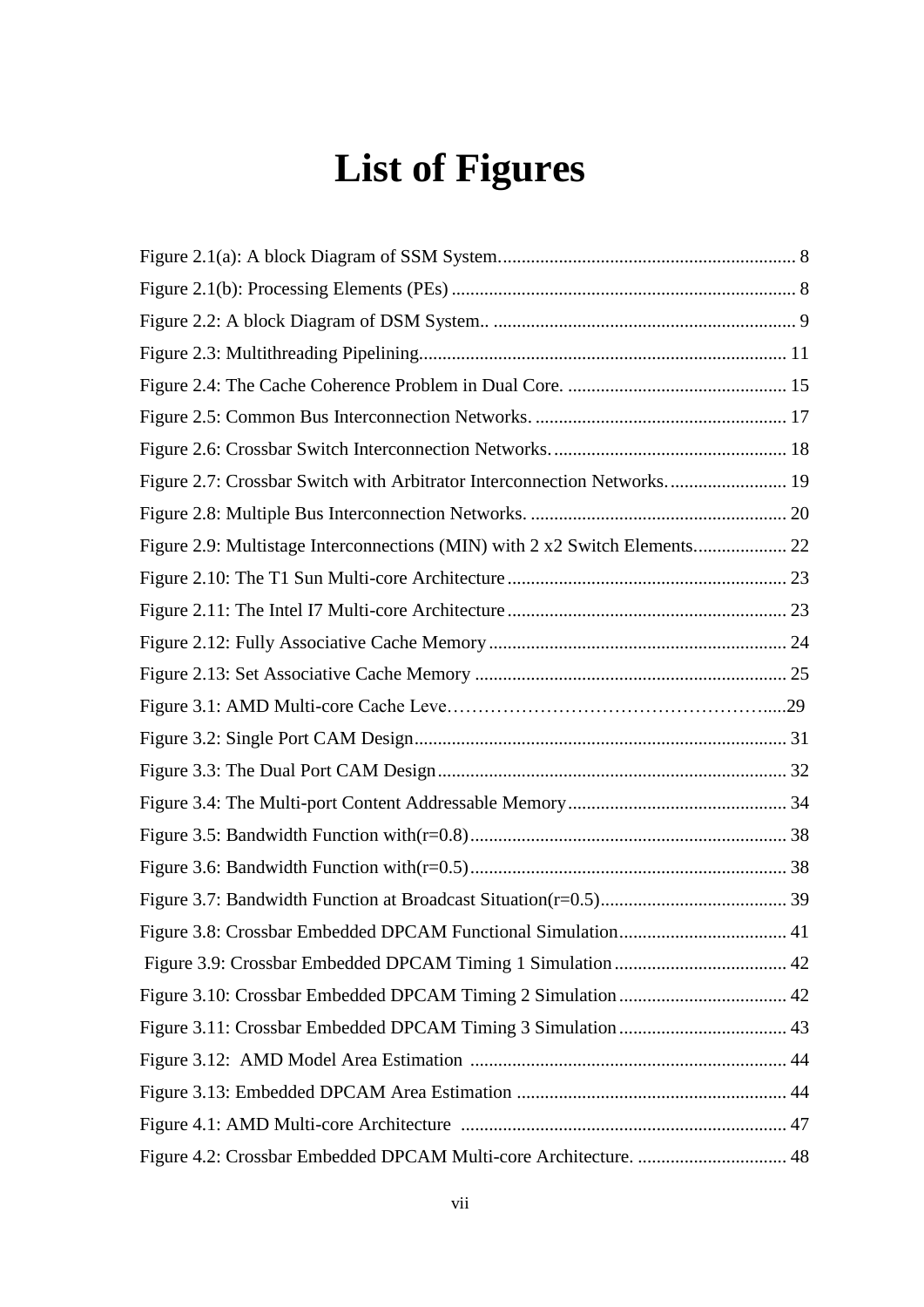| Figure 5.1: Connecting to Cores in Two Fifferent Block via the Perfect Conjugate |
|----------------------------------------------------------------------------------|
|                                                                                  |
|                                                                                  |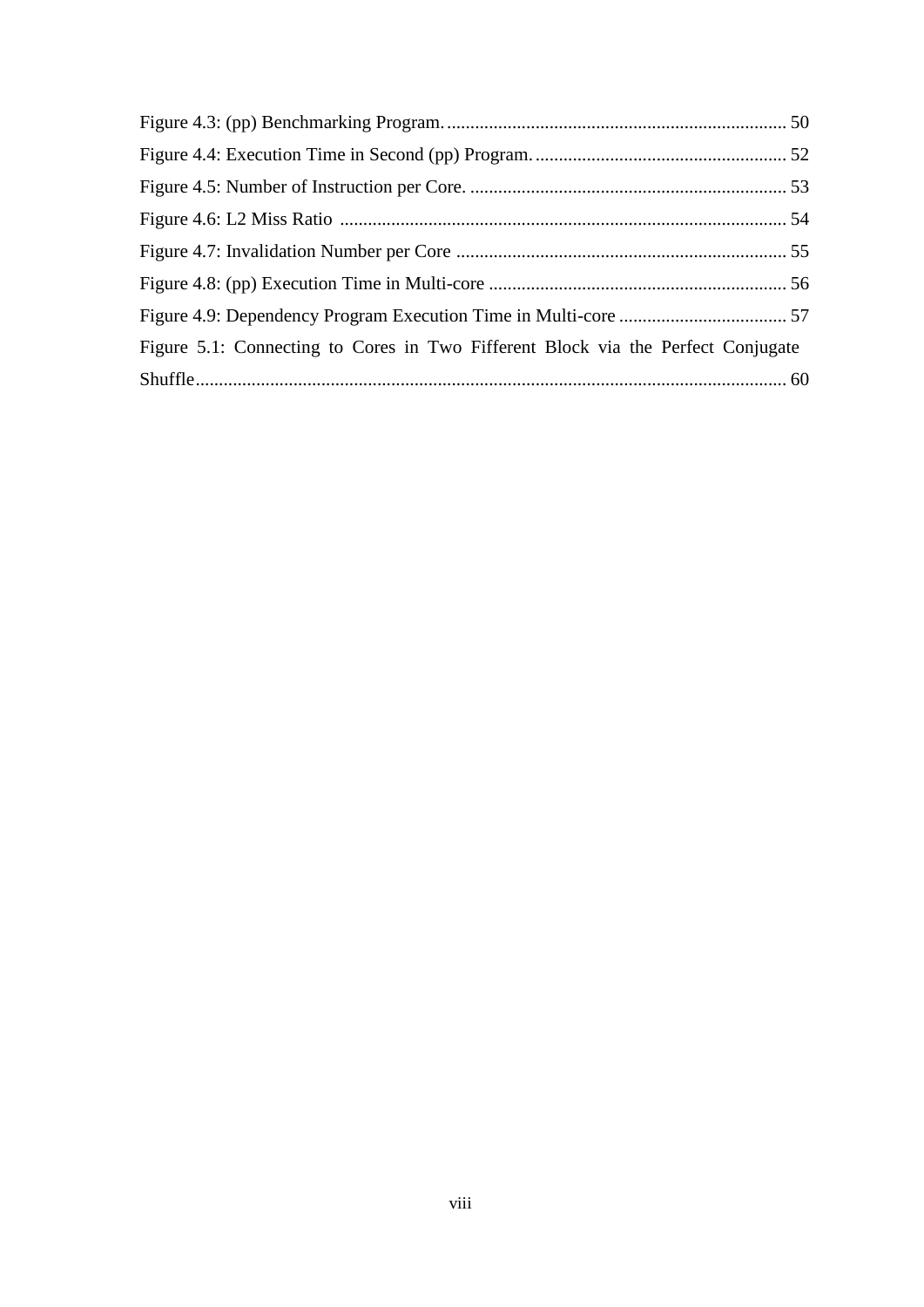## <span id="page-11-0"></span>**Chapter 1**

## **Introduction**

#### <span id="page-11-1"></span>**1.1 Motivation**

In shared memory multiprocessor systems, there are three crucial issues to be considered; The interconnection networks and the communication bottleneck problem, the scheduling policy which needs load balancing and true dependency, and the cache coherence problem[Joh07][Chi06][jess96]. All these issues apply equally to the on chip shared memory multi-core processors. Multi-core processors are multiple pipelined processors on a chip. Symmetric shared memory multi-core processors exchange information via shared variables. Shared variables reside in shared memory modules and are accessible by all cores. Accessing the shared memory without delay necessities the existence of efficient interconnection network. Any bottleneck in the network causes delay and hence, degrades the performance of the multiprocessor/multi-core system. Provided that dependence rules are observed in the scheduling policy, the processor needs to read/write the right version of the data. This needs synchronization among the processors through hardware and software cache coherence protocols. Synchronization and cache coherence operations add burden on the communication in the interconnection network. The ideal multiprocessor case occur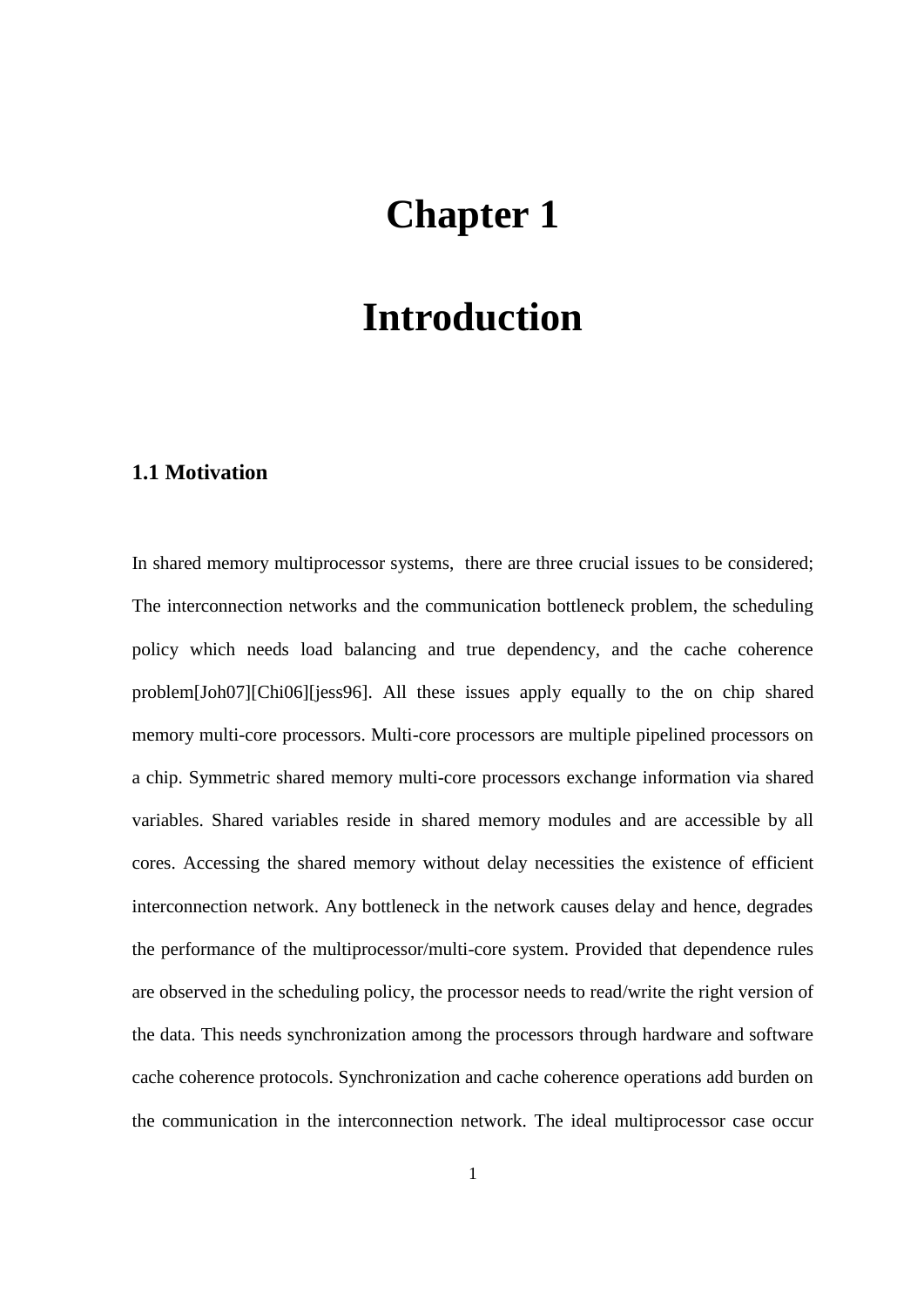when the software perfectly observes the dependence rules and load balancing, and when there is no communication overhead due to the bottleneck in the network and cache coherence operations.

In this thesis we present multi-core architecture to solve the communication among cores and between shared memories, this architecture totally eliminates the bottleneck on the interconnection networks and need for arbitration. It also eliminates the need for cache coherence operations. We can say that, if the program is carefully partitioned and scheduled, it nearly can be executed in time equals to 1/n of the execution time on a single processor, i.e., the speed up of the system is ~n, where n is the number of processors (cores).

#### <span id="page-12-0"></span>**1.2 Problem Specification and Justification**

Scheduling policy is other problems were migrated from discrete multiprocessor to multicore processor. Scheduling policy is concerned with dividing program among the processors to be executed in shortest possible time. Scheduling problem will be discussed in next chapter. Scheduling involves partitioning the program into chunks (nodes, grains) and scheduling these chunks to the processors without violating the dependence rules. The nodes have local and shared variable. The local variable is accessible by its node only, whereas the shared variable is accessible by all nodes which need them. Access by number of node must be synchronized so that the node reads or writes the correct version of data. Hardware synchronization and software cache coherence protocols are needed.

All multi-core architecture has distributed cache Level, level1 (L1), level2 (L2) and in some cases level3 (L3) caches which must be coordinated. Multi-core architecture uses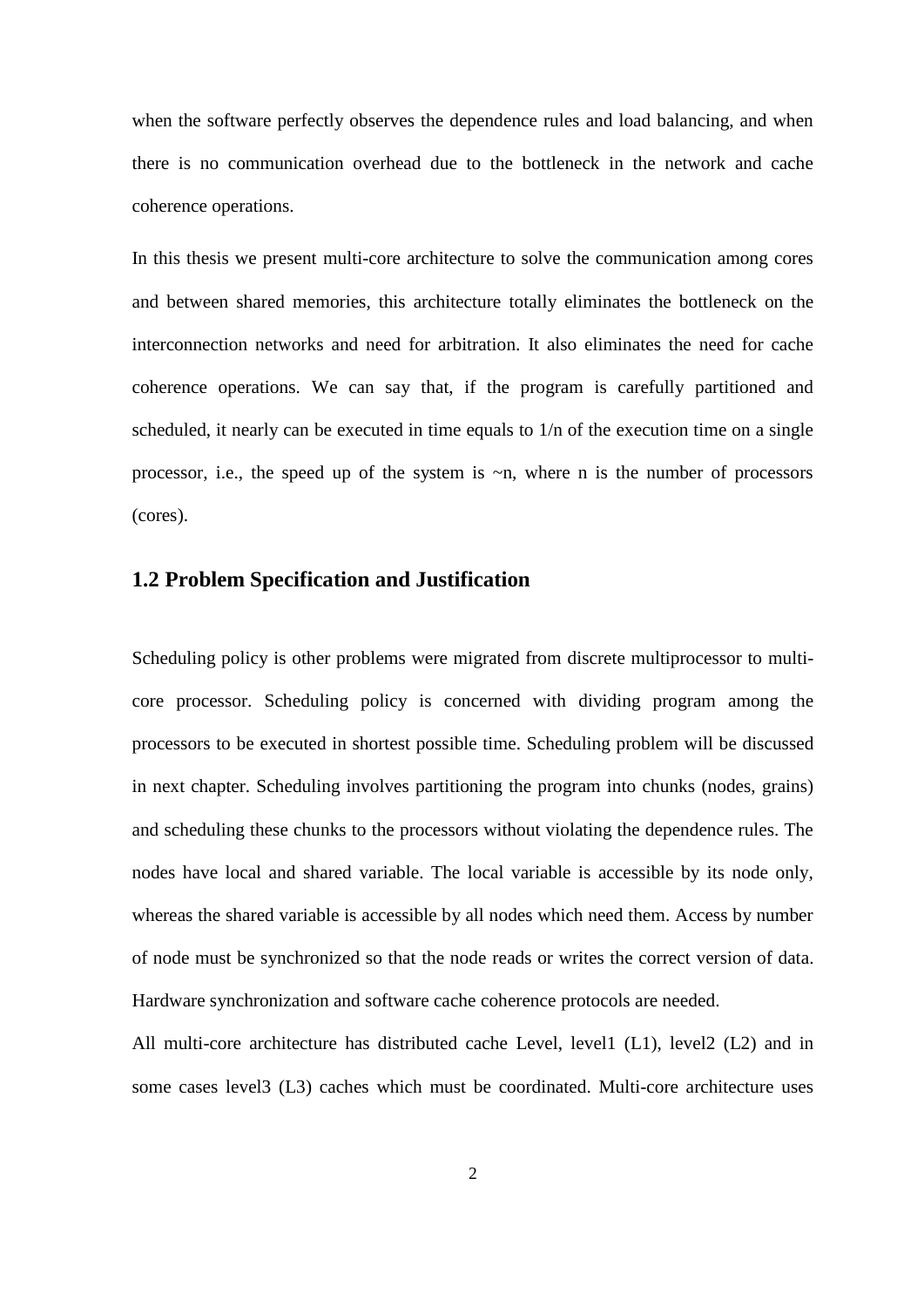shared caches among the cores. This led us to the last and main problem which is the communication among the cores through accessing shared variables.

In the next chapter we will discussed these two problems; the communication via the interconnection network and the scheduling including the cache coherence operations. Then the proposed architecture will be justified in details. A primary justification is the elimination of these problems and their overhead.

#### <span id="page-13-0"></span>**1.3 Thesis Contribution**

In modern on-chip multi-core processor systems [Intel12, AMD07, Joh07, Tor10], the communication between the processor cores and the shared cache modules of the system suffers from a bottleneck problem that negatively affects the performance of system. So we proposed a multi-pipelined processor on a chip to solve these problems. In this model we have designed a new interconnection networks based of small cache organization modules that are embedded at the cross points of the crossbar network. It provides a non blocking communication among the cores of the system and the shared memory module including snooping cache coherence at the same time. This organization, i.e., the network plus the dual port CAM (DPCAM) modules, has formed a multiport content addressable memory (MPCAM).

#### <span id="page-13-1"></span>**1.4 Thesis Organization**

The remaining chapter in this thesis are organized as follows. In the chapter 2, we will discuss the modern multi-core system architecture and analyse its main problems; the contention in the interconnection network, the scheduling policy and the cache coherence. In the chapter 3, we will present the above design, its mathematical model and the results